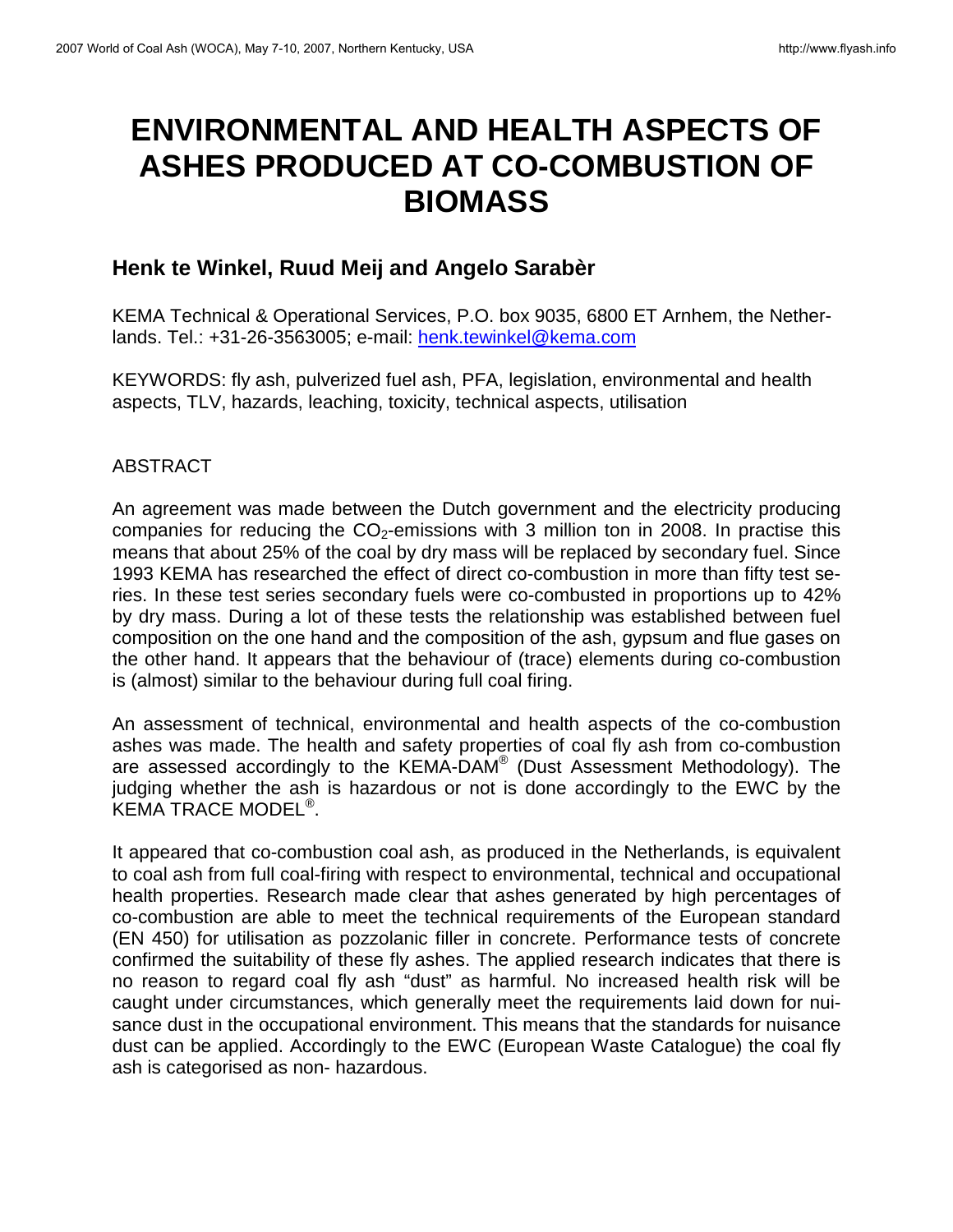# INTRODUCTION

The Dutch government promotes co-combustion of biomass or other secondary fuels to reduce CO2 emissions. An agreement has been made between the Dutch government and the electricity producing companies aimed at reducing CO2 emissions by 3 million metric tons in 2008. In practice this means that about 13% of the coal in terms of energy or about 20% in terms of dry mass will be replaced by secondary fuel. Today cocombustion is daily practice in almost all coal-fired power stations.

The by-products that are produced during co-combustion of secondary fuels must comply with European and Dutch legislation. KEMA has examined co-combustion byproducts since 1993. In this paper the results of research into the environmental and health properties of coal-fly ash, produced at co-combustion, are discussed. Besides some concluding remarks are made regarding the technical suitability of co-combustion ashes for utilisation as pozzolanic filler in concrete.

# OVERVIEW OF THE TEST SERIES

Since 1993 KEMA has researched the effect of direct co-combustion in more than fifty test series. In the first three years seven tests were performed at the KEMA 1MW<sub>th</sub> test boiler, followed in the next seven years by twenty-three tests on real scale at all seven Dutch coal-fired power stations. In these tests secondary fuels were co-combusted in proportions up to 10% by dry mass.

In 2001 test series were started in which secondary fuels were co-combusted in proportions more than 10% by dry mass. At first three test series in the KEMA 1MW<sup>th</sup> test boiler, followed by five tests on real scale at three different power stations.

The ashes were used as a raw material to make concrete test cubes. These cubes were subjected to leaching tests and tested to determine the appropriate technical parameters  $(3,7,8)$ . Moreover, in twenty-five of these tests the relationship was established between fuel composition on the one hand and the composition of the ash, gypsum and flue gases on the other hand. Also leaching tests were performed on the ashes. The importance of the relationship is discussed in the next chapter.

# BEHAVIOUR OF ELEMENTS DURING COMBUSTION

In the tests series were the elemental composition of the fuel and the outgoing streams were established, parameters such as the relative enrichment factors of the elements in the ashes and the removal efficiencies of the gaseous elements in the ESP and FGD were determined. These relative parameters are independent of the particular fuel and can be compared to those, which are obtained by 100% coal-firing. It appears that these parameters obtained for co-combustion are about equal to 100% coal firing. This is clear established for co-combustion in proportion up to 10% by dry mass. For cocombustion of more than 10% the first results indicate that this is also true for most elements. Only the so called "class-three" elements, which are the elements that leave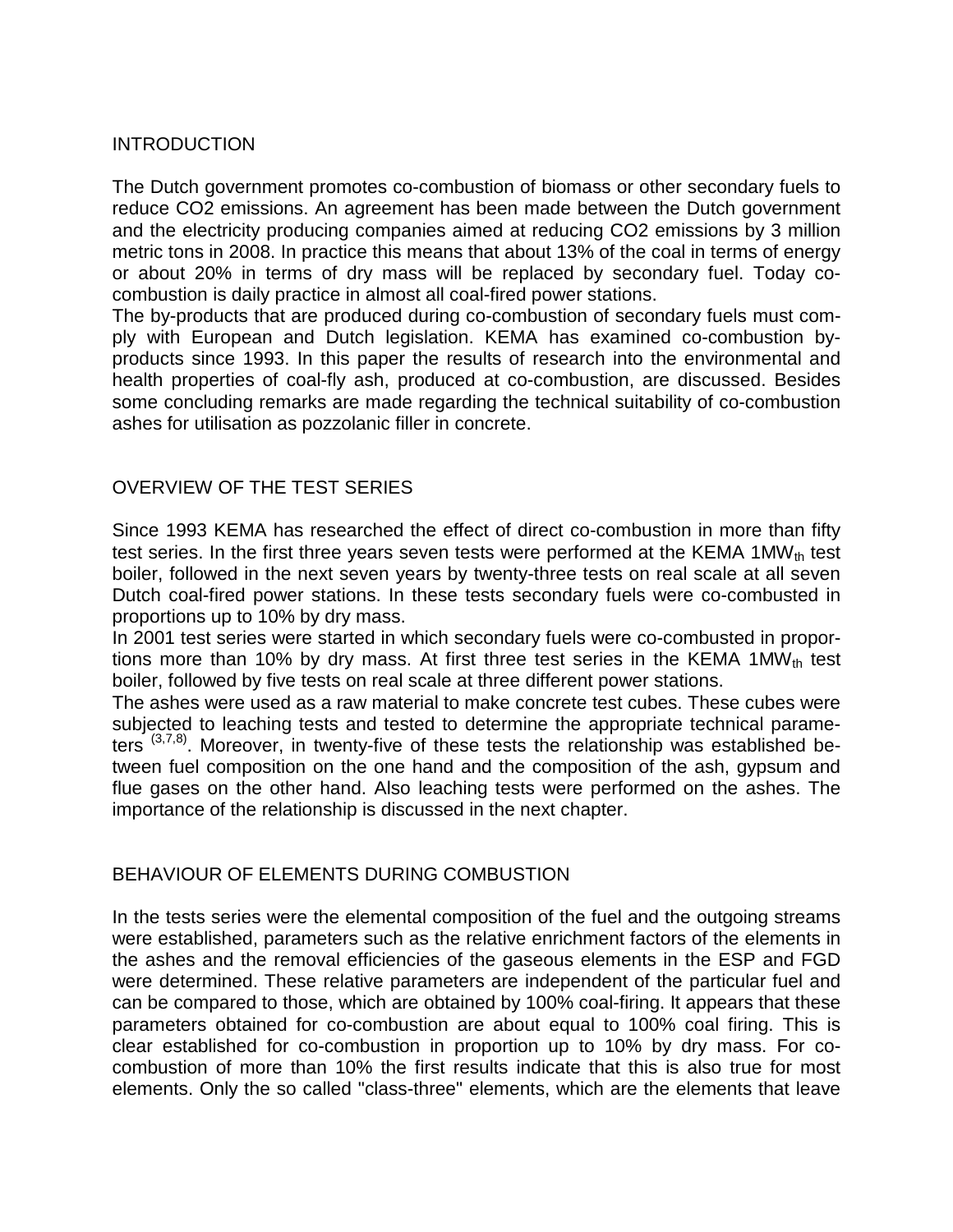the power station entirely or partly in the gaseous phase via the flue gases, are in some cases captured in the ash to a larger part. It concerns sulphur, mercury, chlorine and fluorine. Particularly calcium present in the secondary fuel is an important parameter with respect to the capture of these elements.

If the behaviour of the elements hardly changes, it can be assumed that the speciation will not change either. This hypothesis is confirmed by thermodynamical calculations for almost all-relevant elements and by direct measurements of the speciation of phosphorus and chromium. If the behaviour hardly changes, it is justified to apply the models developed for 100% coal firing to simulate co-combustion.

KEMA has developed a model that calculates the composition of the ash and the emission into the air as a function of fuel and plant data. The model is called the KEMA TRACE MODEL<sup>®</sup>. Not only the total elemental composition of the ash is calculated, but also the composition of the inhalable fraction of the ash, the order of magnitude of the leached elements and the radioactivity. The composition of the inhalable fraction of the ash is needed for the judgement of the health properties of the ash. This will be discussed in the next chapter.

# JUDGEMENT OF THE HEALTH PROPERTIES OF COAL FLY ASH

In contradiction to coal, for coal fly ash there is no exposure limit for occupational health. If a certain substance has to be judged on its toxic properties, various toxicological tests have to be performed. A great deal of research has been conducted into the health implications of working with coal fly ash produced at 100% coal firing. Data from cell test systems and animal experiments indicates that normal levels of exposure (i.e. exposure to levels below the limit for nuisance inhalable substances) are not likely to have any significant health implications <sup>(6,2)</sup>. The results of epidemiological research confirm this conclusion <sup>(1)</sup>. The applied research indicates that there is no reason to regard coal fly ash "dust" as harmful. No increased health risk will be caught under circumstances, which generally meet the requirements laid down for nuisance dust in the occupational environment. This means that the standards for nuisance dust can be applied  $(4,5)$ . In the Netherlands the standards for nuisance dust are 5 mg.m<sup>-3</sup> for the respirable fraction and 10 mg.m<sup>-3</sup> for the inhalable fraction.

If toxicological test have to be performed on the ash originate from combustion of every other type of coal as that was investigated or every case of co-combustion, this will be time consuming and expensive. Therefore KEMA has developed a methodology in order to judge the ash. The KEMA Dust Assessment Methodology (KEMA-DAM®) is a methodology to detect, through simple judgement, whether in case of exposure to suspended matter the TLVs and/or health limit values of certain substances in the dust can be exceeded. The KEMA-DAM $^{\circ}$  can detect whether the dust in question is regarded as a nuisance dust. Nuisance dust is such that it does not have any specific toxic characteristics. The method has been concisely summarized in table 1.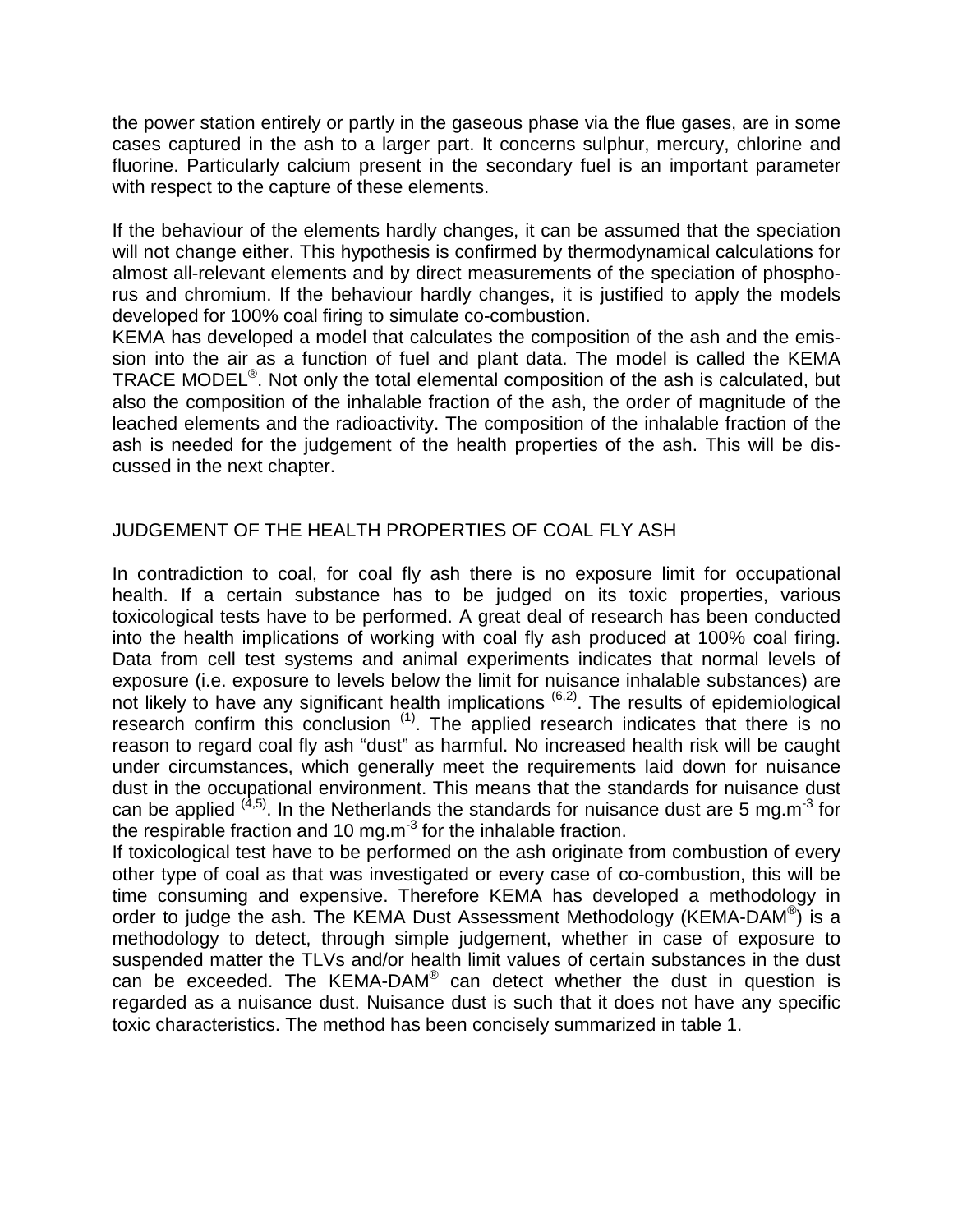TLV stands for Treshold Limited Value; air limit values in the case of occupational exposure are meant here. The air limit value of a substance is the maximally accepted concentration of a gas, vapour, fume or of a dust-formed agent in the air at one's workplace. When determining the air limit value the principle that, even upon repeated exposure and even during long working periods, this concentration should, in general and, obviously, keeping the level of knowledge on this in mind, not harm the employees' and their offspring's health, is used as often as possible. Air limit values do not protect against exposure via other routes (skin, ingestion).

- 1. Acceptance maximum allowable exposure =  $10 \text{ m}$ q $\text{m}$ <sup>-3</sup>
- 2. Choice of elements to be considered
- 3. Determination concentrations of elements
- 4. Calculation concentrations of elements in the inhalable fraction
- 5. Determination of element's speciation
- 6. Determination of the choice of TLVs and conversion into elements
- 7. Calculation exposure per individual element
- 8. Calculation quotient exposure and TLV
- 9. Choice components with similar toxic action on the same organ system
- 10. Summation of results of step 8 on the basis of step 9 (addition rule)
- 11. Determination of which components are carcinogenic
- 12. Determination of concentration of elements from 11 in the total amount of dust
- 13. Testing result #8, criterion is < 0.5 (statistic inaccuracies)
- 14. Testing result #10, criterion is < 1 (addition rule)
- 15. Testing result #12, criterion is 0.1%  $\Rightarrow$  determination carcinogenity
- 16. Determination whether the substances in question can be considered as a nuisance dust

Table 1. Concise description of KEMA-DAM<sup>®</sup>

The KEMA-DAM $^\circledast$  has been checked up on coal fly ash, for which real toxicity tests were performed. The KEMA-DAM® was primarily set up to deal with inorganic substances. The TLVs sometimes refer to elements, but mostly to compounds. In the latter case the chemical form or speciation for the element in question has to be known. In order to get more insight into the chemical form of the elements in coal fly ash, a research program was started. Firstly a literature search was performed. Secondly, thermodynamical calculations by FACT (Facility for the Analysis of Chemical Thermodynamics) were done and thirdly measurements were performed.

Based on measurements the arsenic concentrations were established on calcium arsenate  $(Ca_3(AsO_4)_2)$ , the phosphor concentrations on calcium phosphate  $(Ca_3(PO_4)_2)$ and chromium(VI) is present between 4 and 9% of the total chromium. The speciation measurements apply to 100% coal firing and co-combustion in proportions up to 10% by dry mass.

The TLVs refer to the inhalable fraction of the substances. The concentrations in the inhalable fraction of the ash are calculated by the KEMA TRACE MODEL $^{\circ}$ . The KEMA-DAM $^{\circledR}$  procedure is applied to the calculated coal fly ash composition at co-combustion in proportions of 10%, 30% and 50% by dry mass of five selected secondary fuels. It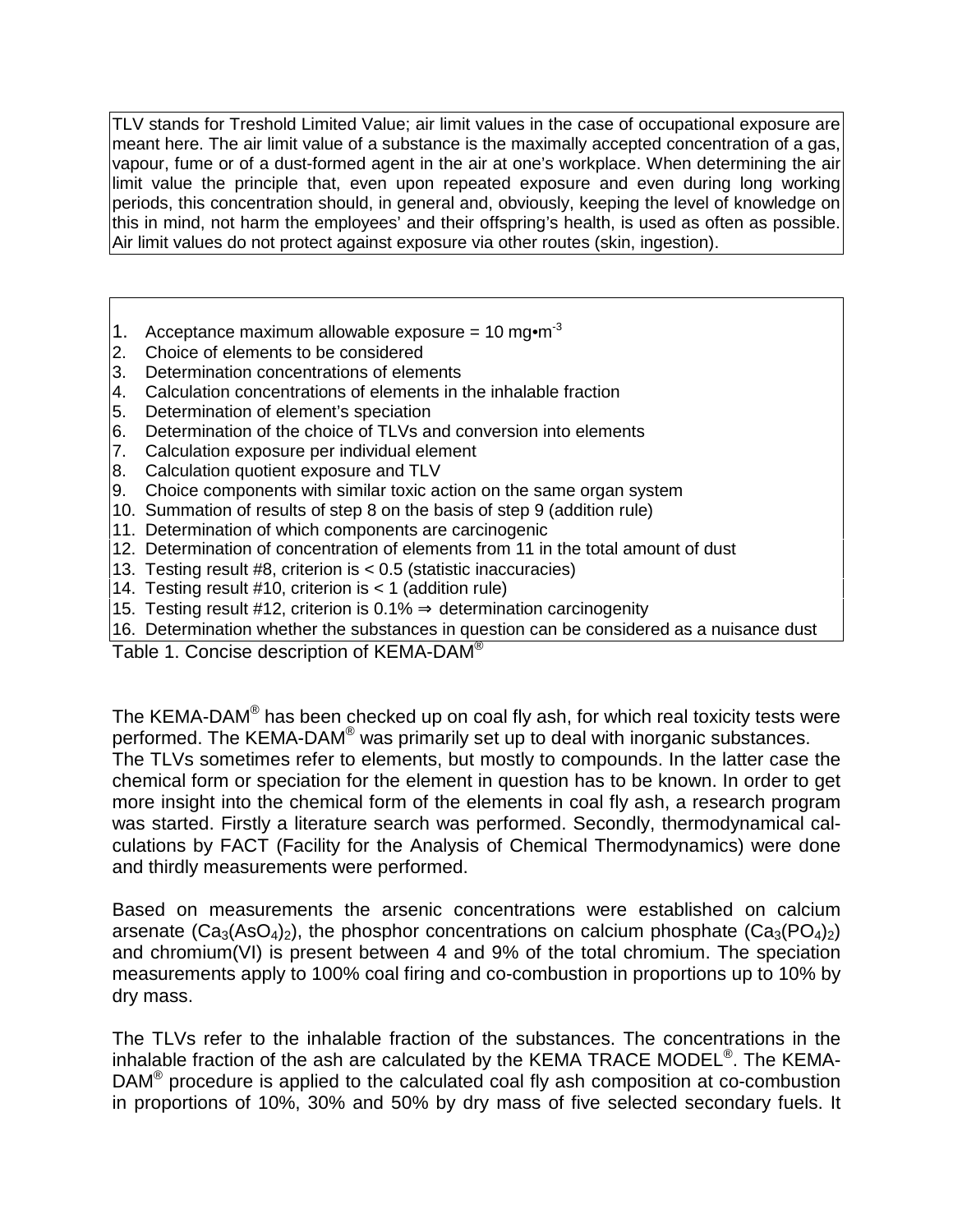appears that up to 50% co-combustion of paper sludge, sewage sludge, residual wood, chicken manure and RDF of average composition does not lead to individual occupational exposure limits being exceeded at an inhalable coal fly ash dust exposure of 10 mg.m<sup>-3</sup>. The sum of the average concentrations of the potential carcinogenic trace elements As, Be, Cd, Co, Cr(VI) and Ni in total coal fly ash amounts in all cases to less than 40% of the limit value for carcinogenic components and mixtures of 1000 mg.kg<sup>-1</sup>. For the cases studied, it is concluded the co-combustion ashes could be assigned as "nuisance dust".

# -QUARTZ

Quartz is of interest because it can have an adverse effect on human health, if inhaled, such as "black lung" or more precisely pneumoconiosis or silicosis. Especially the malignant condition progressive massive fibrosis (PMF) is serious. In relation to the development of silicoses the following limiting conditions have to be fulfilled: The particulate material containing the quartz must be respirable (i.e. sufficiently fine that it is able to penetrate deep into the lungs). The surface of the material is also very important, since it is believed that surface radicals act as the trigger. Surface radicals are found mainly on freshly created surfaces and their formation can be inhibited by weathering/ageing and by the presence of other substances, such as aluminium and some forms of iron. As well as causing silicosis, it is recently known that quartz is a human carcinogen at concentrations above a certain threshold.

Since quartz is found in coal and pulverised fuel ash, it is important to know the concentrations in which it is present and whether its presence can cause PMF. Therefore extensive measurements of  $\alpha$ -quartz in ashes of 100% coal firing and of co-combustion were performed with Scanning Electron Microscopy SEM). From the SEM-results the share of  $r$ espirable  $\alpha$ -quartz in coal ashes was determined with a special developed computer program, called KEMPHASE. With this technique an automatic distinction is made between several size fractions and between free  $\alpha$ -quartz particles and  $\alpha$ -quartz that is enclosed in fly ash particles.

In Dutch power stations, when coal is fired, approximately 50 per cent of the quartz is vitrified. This vitreous material is one of the main components of pulverised fuel ash. The remainder of the quartz finds its way into the pulverised fuel ash in non-vitreous form. Most of this quartz is found in the non-respirable fraction of the ash; the respirable fraction contains only about 1 per cent of the quartz. In absolute terms, quartz accounted for roughly 0.1 per cent of the respirable fraction of the pulverised fuel ash samples tested. Between 60 and 86 per cent of this quartz was embedded in the ash particles and therefore not available at the surface. Thus, only a very small amount of the quartz is biologically available.

In the workplace underneath the E-filter, the measured stationary respirable atmospheric quartz concentrations under normal stationary conditions average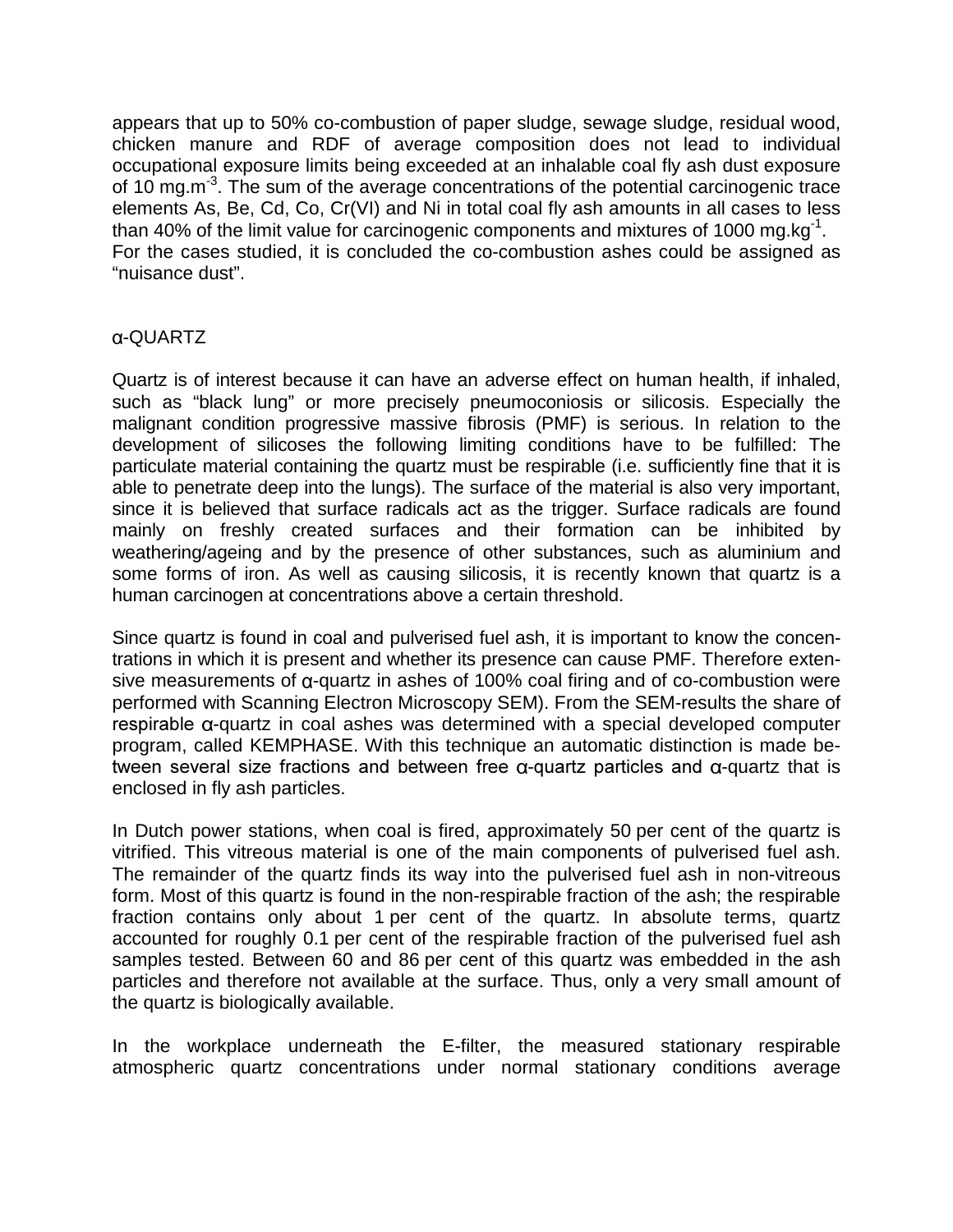0.0005 milligrams per cubic metre. That is less than 1 per cent of the TLV for quartz, which is 0,075 milligrams per cubic metre.

All the research undertaken, including epidemiological, in vivo and in vitro studies, indicates that quartz in pulverised fuel ash does not have the same effect on humans or animals as pure quartz or some quartz containing substances and does not constitute a fibrogenic risk. However, exposure to respirable pulverised fuel ash in concentrations of more than 5 milligrams per cubic metre can result in functional impairment of the lungs and respiratory complaints. At even higher concentrations, there is a risk of chronic bronchitis. However, these effects are what one would expect from any particulate material (nuisance dust); they are not specific to pulverised fuel ash and are certainly not attributable directly to the presence of quartz in the ash.

The absence of the effects normally associated with quartz is attributable to the fact that the quartz in pulverised fuel ash is mainly enclosed within vitreous material. This has been established by electron microscopy of roughly eleven thousand cross-cutted pulverised fuel ash particles. Moreover, it appears that quartz loses its fibrogenic properties when heated to temperatures of more than  $1200\,^{\circ}$ C. All pulverised fuel ash particles undergo heating in excess of this level.

The Dutch Health Council's Expert Committee on Occupational Standards assumes that inhaled quartz particles can cause lung fibrosis, leading to the development of tumours, as a result of prolonged irritation of the lung tissue. Since pulverised fuel ash does not have any of the effects normally associated with quartz, it is highly unlikely that the quartz in pulverised fuel ash is carcinogenic.

From the results of the study it is concluded that pulverised fuel ash of the kind produced at power stations in the Netherlands does not have any of the effects (e.g. silicosis) normally associated with quartz. Hence, the TLVs for quartz are not appropriate for the total-quartz found in pulverised fuel ash.

# EUROPEAN WASTE CATALOGUE

In January 2001 the European Commission has adopted a decision in order to come to a harmonised list of hazardous and non hazardous waste, the European Waste Catalogue (EWC). The EWC includes an annex with a list of about 800 wastes. The different types of waste in the list are fully defined by the six-digit code for the waste and the respective two-digit and four-digit chapter headings. Any waste marked with an asterisk (\*) is considered as a hazardous waste.

Ashes produced at 100% coal-firing are defined as non-hazardous waste in the EWC, with EWC-codes 10 01 15 for bottom ash and 10 01 17 for coal fly ash. For cocombustion ashes things are not as clear. The classification has to be establishes based on the chemical composition of the ashes and limit values for several classes of hazard properties. If the ashes contain hazardous components above one of the limit values, the EWC-codes are 10 01 14\* and 10 01 16\* for bottom ash and fly ash respectively. In that case the ashes are considered ash "hazardous waste". If the concentra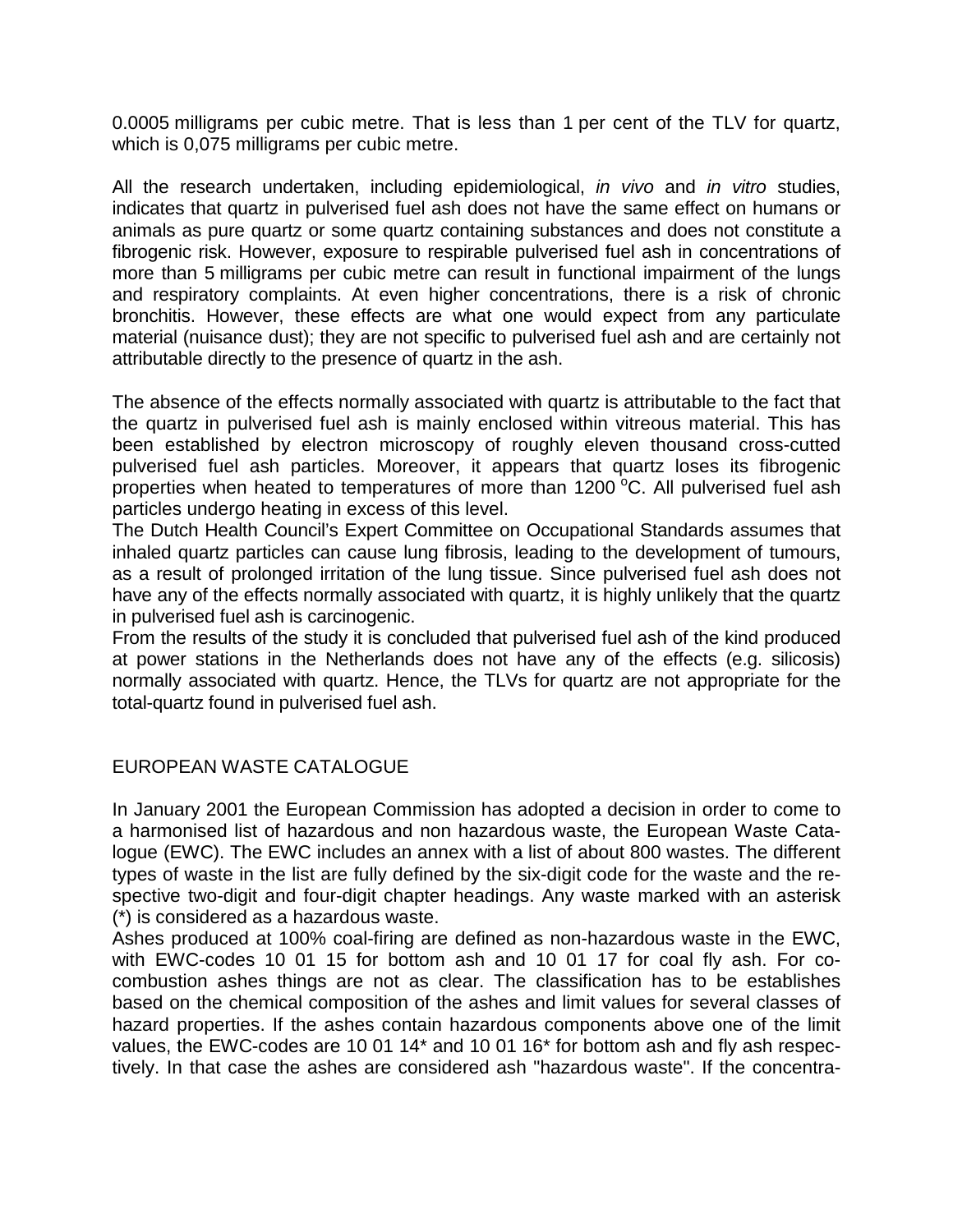tions are below the limit values, the ashes get the same EWC-code as ashes from 100% coal-firing and are considered as "non-hazardous waste".

An overview of the Risk-statements (R), hazard properties and maximum weight percentages is included in table 2.

The hazard properties can be divided into:

- physical-chemical properties (H1 H3)
- health aspects (H4 H11)
- environmental properties (H12 H14)

For the categories H1, H2, H9, H12, H13 and H14 there are as yet no limit values available, so that at this time these categories cannot be included in the evaluation. More detailed content for these categories is being investigated within the EU.

| Category                                   | Limit value                  |
|--------------------------------------------|------------------------------|
| H1 explosive                               | No limit value as yet        |
| H <sub>2</sub> oxidising                   | No limit value as yet        |
| H <sub>3</sub> flammable                   | $55^{\circ}$ C               |
| H4 irritant                                | R36: 20%; R37: 20%; R38: 20% |
| H5 harmful                                 | 25%                          |
| H6 toxic                                   | $\geq 3\%$                   |
| H6 very toxic                              | 0.1%                         |
| H7 carcinogenic category 1 or 2            | 0.1%                         |
| H7 carcinogenic category 3                 | $1\%$                        |
| H8 corrosive                               | R34: 5%; R35: 1%             |
| H <sub>9</sub> infectious                  | No limit value as yet        |
| H10 toxic for reproduction category 1 or 2 | R60 ≥0,5%; R61 ≥0,5%         |
| H10 toxic for reproduction category 3      | R62: 5%; R63: 5%             |
| H11 mutagenic category 1 or 2              | R46: 0,1%                    |
| H11 mutagenic category 3                   | R40:1%                       |
| H12 release of toxic gases                 | No limit value as yet        |
| H13 release of toxic eluates               | No limit value as yet        |
| H <sub>14</sub> ecotoxic                   | No limit value as yet        |

Table 2. Overview of hazard properties with their limit values in the 14 different categories mentioned in the EWC

By order of the Dutch power stations, KEMA has determined whether the by-products of co-combustion earn the qualification "hazardous" or "non-hazardous" waste. In practise this means that the composition of the ash has to be known in detail: speciation and concentration. The composition of the elements is measured by extensive analyses or calculated with the aid of the KEMA TRACE MODEL®. The speciation of the elements is established in the same way as discussed above. The concentration of each com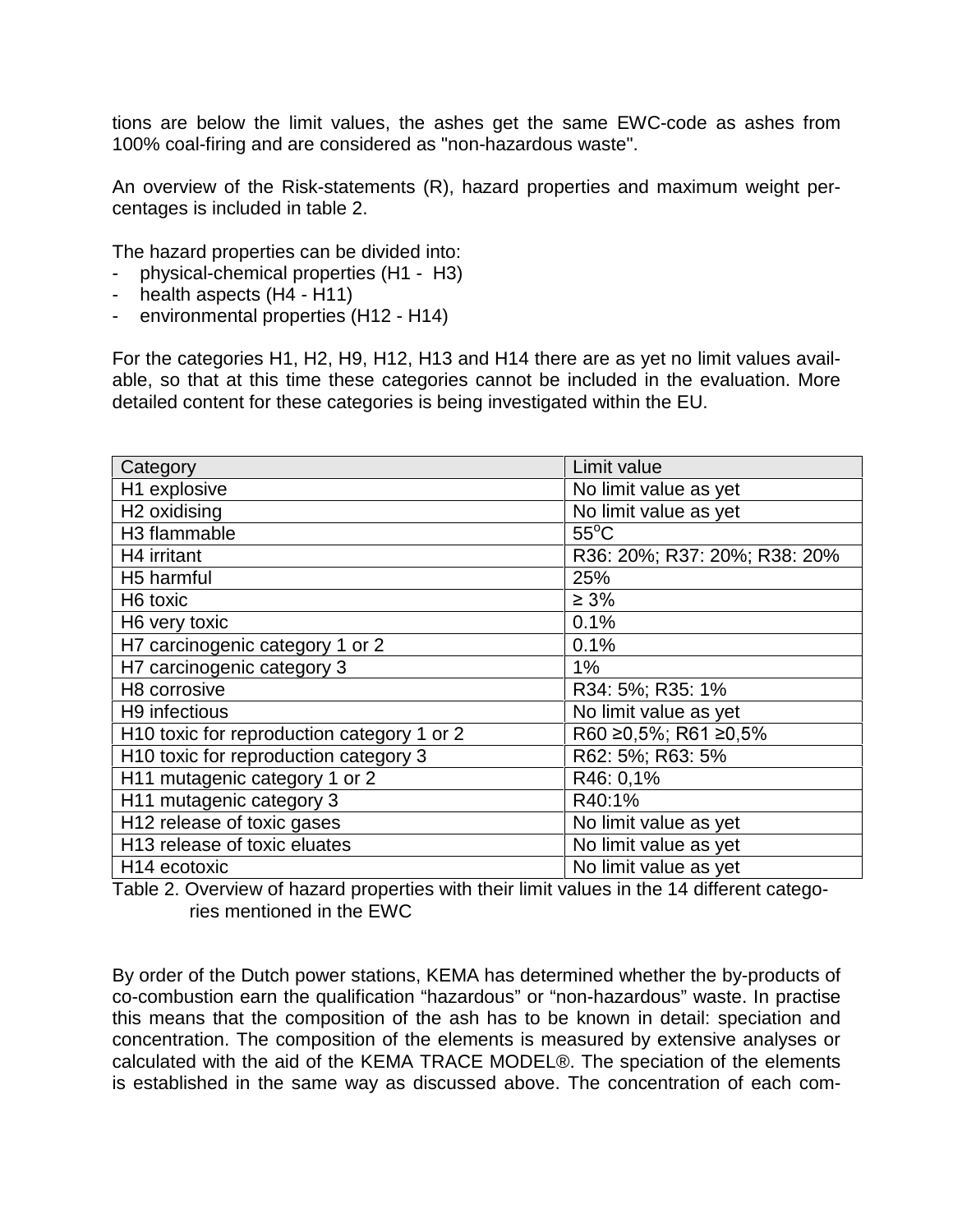pound as present in the ash was compared to the appropriate limit as mentioned in the EWC and given above.

As an example, table 3 shows the results for bottom ash and pulverised fuel ash (PFA) originating from co-combustion of 20% (mass base dry) of wood in a Dutch coal-fired plant. For all hazard categories, the weight percentages of dangerous components in the evaluated co-combustion ashes fall (far) below the limit values listed in the EWC. This means that the co-combustion ashes evaluated are qualified as non-hazardous. Using a sensitivity analysis, the influence of a great many parameters was checked. It seems that especially the concentrations of Ni, As and Pb in the evaluated by-products have an influence on the results of the EWC assessment.

| Co-combustion   |                | 20% (m/m) wood |                | 13% (m/m) of biomass pel-<br>lets and MBM |         |
|-----------------|----------------|----------------|----------------|-------------------------------------------|---------|
| hazard          | limit<br>value | ash<br>bottom  | <b>PFA (%)</b> | bottom<br>ash                             | PFA (%) |
| category        | $(\%)$         | $(\% )$        |                | $(\% )$                                   |         |
| H4              | 10             | 0.008          | 0.01           | 0.003                                     | 0.01    |
| H4              | 20             | 0.06           | 0.12           | 0.07                                      | 0.12    |
| H <sub>5</sub>  | 25             | 0.35           | 0.37           | 0.16                                      | 0.21    |
| H <sub>6</sub>  | 0.1            | 0.01           | 0.01           | 0.003                                     | 0.01    |
| H <sub>6</sub>  | 3              | 0.05           | 0.07           | 0.04                                      | 0.05    |
| H7              | 0.1            | 0.03           | 0.04           | 0.01                                      | 0.02    |
| H7              | 1              | 0.02           | 0.07           | 0.02                                      | 0.02    |
| H <sub>8</sub>  | 1              | 0.002          | 0.003          | 0.002                                     | 0.002   |
| H <sub>8</sub>  | 5              | < 0.001        | 0.001          | < 0.001                                   | 0.001   |
| H <sub>10</sub> | 0.5            | 0.001          | 0.01           | 0.001                                     | 0.01    |
| H <sub>10</sub> | 5              | 0.04           | 0.06           | 0.03                                      | 0.04    |
| H <sub>11</sub> | 1              | 0.04           | 0.06           | 0.03                                      | 0.04    |
| H <sub>14</sub> | no limit       | 0.37           | 0.43           | 0.19                                      | 0.28    |

Table 3. Results of EWC test for co-combustion ashes

# LEACHING AND ECO-TOXICITY

For application of by-products as building material in the Netherlands the demands of the Building Materials Decree (BMD) apply. This decree gives limit values for the composition and the leaching behaviour of the by-product. Demands are set for unbound as well as bound application of the by-product. KEMA has performed many leaching test on the ashes produced at coal-firing and co-combustion. From the results it is shown that almost all the bottom ashes produced in the Netherlands fulfil the category-I demands of the Dutch BMD. This means that unbound application of the bottom ashes is allowed without any further precautions. The leaching of the PFA is higher and as a result most of the PFA produced is categorized as a category-II building material. This means that unbound application of PFA as a building material is allowed, but that precautions have to be made to prevent contact of the ashes with ground- and rainwater.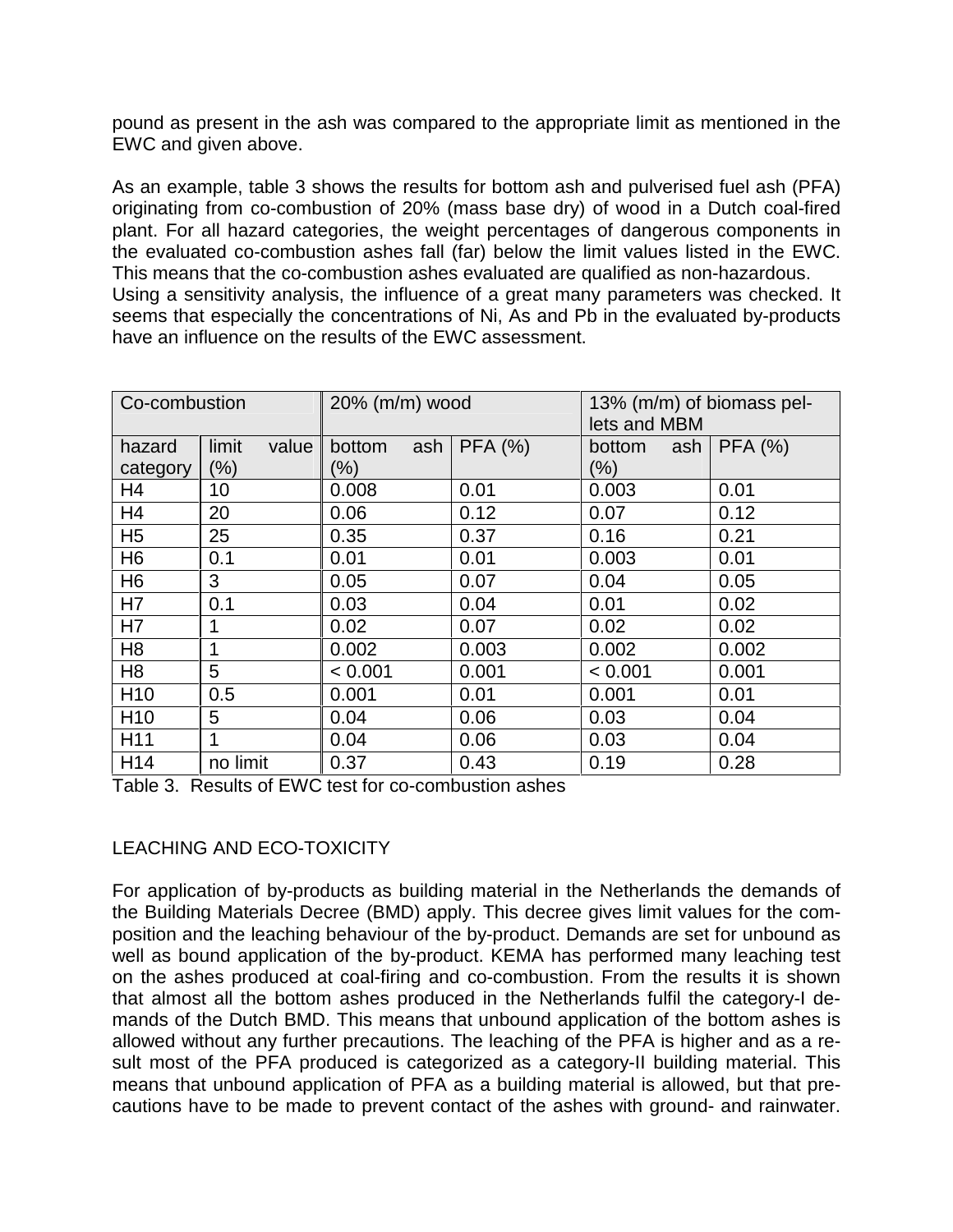At the moment the Dutch BMD is being revisited, which may result in adapted leaching limit values.

The bio-availability of compounds present in solid waste is dominated by the watersoluble part. Water is the prevailing mechanism for transport in the environment and intake in the organisms. The bio-availability of a material depends therefore on its leaching behaviour rather than on its chemical composition. So a leaching test is the appropriate first step for a bioassay. The choice for the leaching test is very important, e.g. the pH is a main factor. KEMA has chosen for the Dutch availability test (NEN7341), because this test is a batch leaching test at two constant pHs (4 and 7) and simulates the worst case leaching potential of the compound.

The solution (leachate) can than be used for an eco toxicity test. Duck weed (Lemna minor) was used first. The grow factor of the plants was measured for a blanc with a solution of a growth medium, and with addition of 25%, 40%, 55% and 70% of the leachates. As a reference under water soils were used of polluted rivers and clean brooks. However, the method is useful, but labour intensive. Therefore a straightforward option was taken by applying a standard bioassay: Microtox $^{\circledR}$ . The Microtox $^{\circledR}$  gives a relative figure, viz. the Toxicity Index (TI). This TI gives an indication of the acute toxicity. Microtox® is presently in wide use at KEMA and other test laboratories around the world for testing of various industrial water effluents. This testing is done in order to determine whether they comply with environmental protection regulations and water quality guidelines. The TI index is measured after during the time. A distinction can be made between the toxicity caused by heave metals and by organic substances by measuring the TI after two periods.

Microtox $^{\circledast}$  was applied to leachates of bottom ash, coal fly ash and soils. The coal fly ash was obtained during the firing of different coals and during co-combustion of secondary fuels or biomass. The Toxicity Index for leachates of coal fly ash was compared to the Toxicity Index for natural and contaminated soil. Soil is designated as contaminated according to the limits in the Dutch Guideline for Soil Protection. The limits in the guideline refer to 'target values' (for clean soil) and 'intervention values' (for seriously contaminated soil) of various elements and substances.

The KEMA study showed the following results. The Toxicity Index for coal fly ash is generally low and comparable to natural soil containing elemental concentrations between 'target value' and 'intervention value' of the Dutch Guideline for Soil Protection. Coal fly ash exposed in open-air landfill for six years showed a remarkable reduction in Toxicity Index. Co-combustion in proportions up to 10% secondary fuel by dry mass did not influence the Toxicity Index in the case of paper sludge and sewage sludge. It appears that the method is useful and not very labour intensive. The same leaching test could also be used for H13 (leaching properties). This can save money and time. The method is considered as a quick screening test. Depending on the results of the test further investigation may be necessary. Expensive and elaborative tests are avoided in most cases by this graduated approach.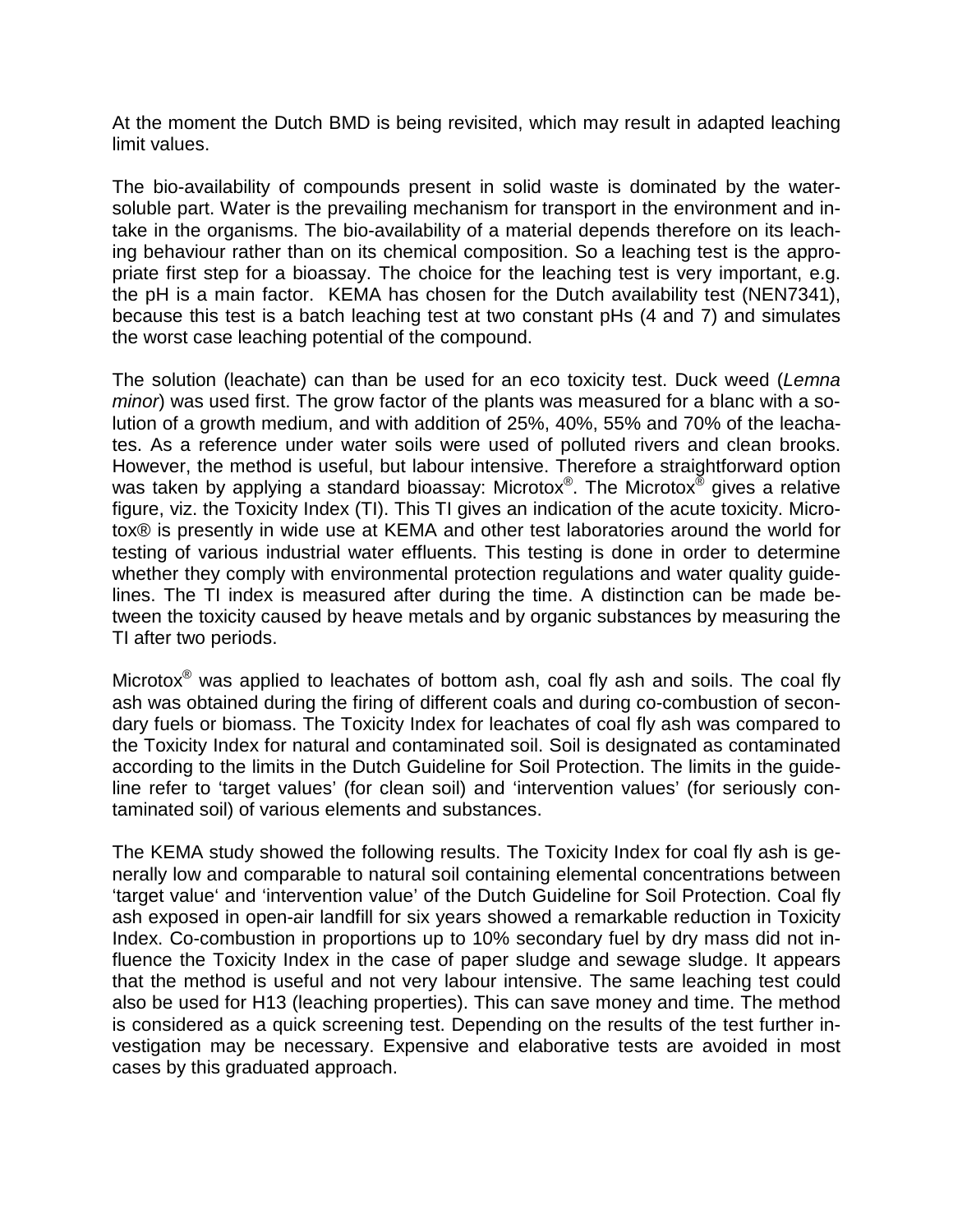# TECHNICAL ASPECTS

Results of research made clear that fly ashes generated by high percentages of cocombustion are able to meet the technical requirements of the European standard (EN 450) for utilization as pozzolanic filler in concrete <sup>(10)</sup>. Performance tests of concrete confirmed the suitability of these fly ashes. The critical factor is the nature of the co-fired fuel and especially on its inorganic matter and ash content. The performance of the fly ash could well be related to its mineralogical and chemical composition. The new ETA requirements (European Technical Agreement) are adapted to ensure a mineralogical and chemical composition that can provide good performance in concrete.

Interesting are the cases in which fuels containing phosphor and calcium fuels are cofired. The glass-phase is only slightly enriched in Ca and P. There is no great interaction between the glass-forming matter in the coal and the solids in the secondary fuel. Otherwise there should be more influence of Ca and P on the bulk glass composition. The same is true for paper sludge as in this case there are two glass phases, namely from mineral matter in coal and mineral matter in paper sludge. This implies that there are two ash formation systems, with exchange between them only occurring to a small extent due to collision and in large part via volatile components in the fuels.

# CONCLUSIONS

An extensive study conducted by KEMA on by-products of coal-fired plants shows that co-combustion ashes as produced in the Netherlands are considered "non-dangerous substances", according to the EWC (European waste Catalogue). By showing that a type of waste belongs in the category "non-hazardous", it is possible to achieve considerable savings on the disposal costs.

The applied research indicates that there is no reason to regard co-combustion ash "dust" as harmful. No increased health risk will be caught under circumstances, which generally meet the requirements laid down for nuisance dust in the occupational environment. This means that the standards for nuisance dust can be applied. This at least holds for co-combustion percentages up to 10% and also for the so far tested scenarios at higher co-combustion percentages. Further studies at higher co-combustion percentages are foreseen.

Results of research made clear that fly ashes generated by high percentages of cocombustion are able to meet the technical requirements of the European standard (EN 450) for utilization as pozzolanic filler in concrete. Performance tests of concrete confirmed the suitability of these fly ashes.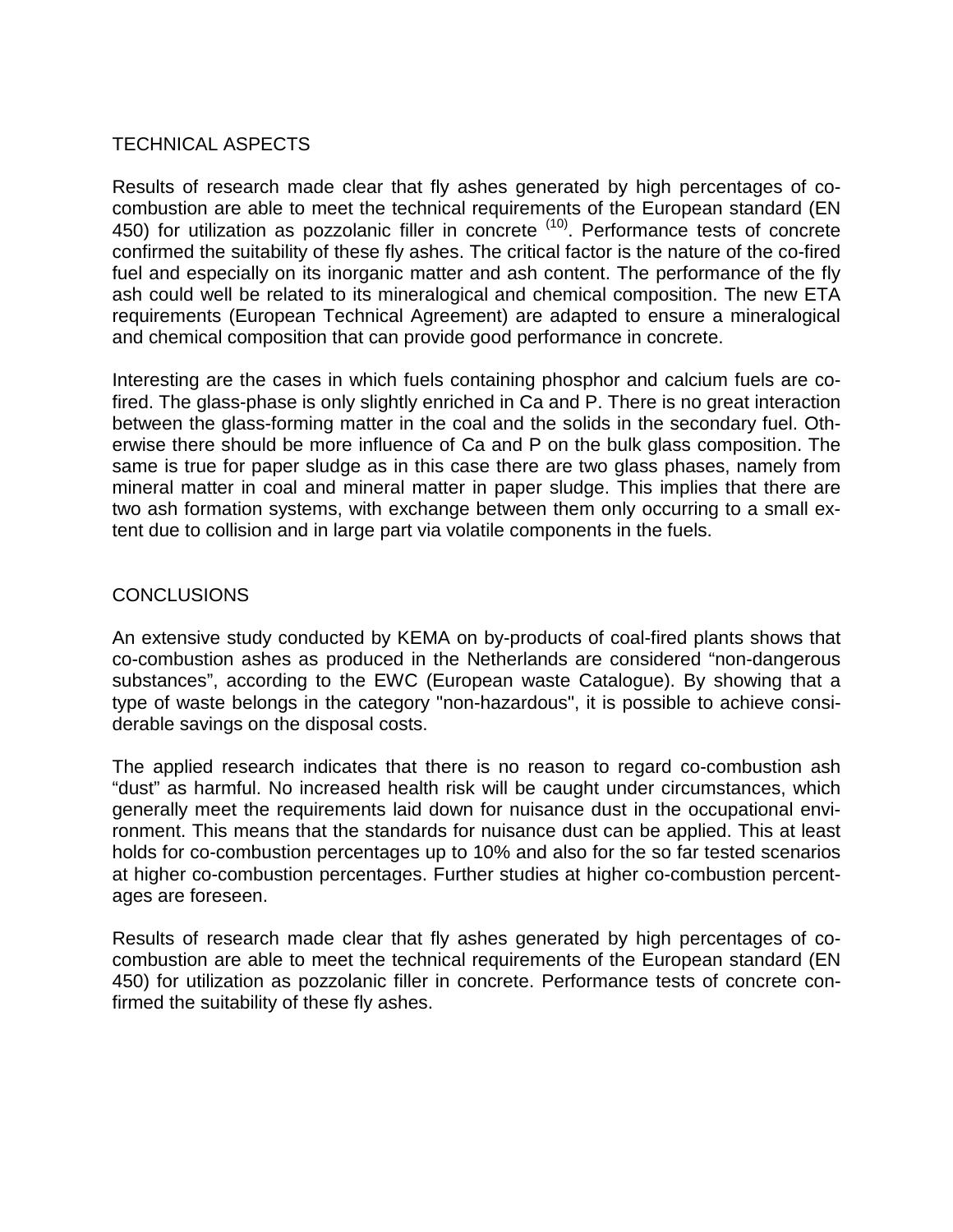#### ACKNOWLEDGEMENTS

The project described in this paper was carried out within the framework of the Technical Service Agreement placed with KEMA by the five electricity generating companies in the Netherlands: Electrabel Nederland N.V., E.ON Benelux, Essent Energie Productie, Nuon Power Generation and EPZ.

#### REFERENCES

[1] BORM, P.J.A., 1997. Toxicity and occupational health hazards of coal fly ash (CFA). A review of data and comparison to coal mine dust. Annals of Occupational Hygiene, 41, pp. 659-676.

[2] BORM, P.J.A., KNAPEN, A.M., SCHINS, R.P.F., HERWIJNEN. M. van, SCHILDER-MAN, P.A.E.L., MAANEN J. van, SMITH, K. and AUST, A., 1999.. In vitro effects of coal fly-ashes: Hydroxyl radical generation, iron release, and DNA damage and toxicity in rat lung epithelial cells. Inhalation Toxicology, 11, pp. 1123-1141.

[3] LAMERS, F.J.M., BEERLAGE, M., and BERG, J.W. van den, 2000. The Environmental quality of fly ashes from co-combustion. In: Proceedings of the international conference WASCON 2000, held in Harrogate, England, 31 May, 1-2 June 2000. Published in "Waste Management Series Volume 1 Waste Materials in Construction; Science and Engineering of recycling for Environment Protection" edited by G.R. Woolley, J.J.J.M. Goumans, and P.J. Wainwright, published by Pergamon / Elsevier Science Ltd, Amsterdam, 2000, ISBN 0-08-043790-7, pp. 645-655.

[4] MEIJ, R., 2000. Composition and particle size of and exposure to coal fly ash. Journal of Aerosol Science, Volume 31, Supplement 1, pp. S676-S677.

[5] MEIJ, 2003. Status Report on Health Issues Associated with Pulverised Fuel Ash and Fly Dust. Introduction and Summary. Update, Version 2.1 KEMA Report number 50030001-KPS/MEC 01-6032.

[6] VINK, G.J., and ARTS, J.H.E., 1987. Potential Health Effects of Coal Fly Ash and Risks of Occupational Exposure. MT TNO Report 87/117b.

[7] SARABÈR, A.J., VAN DEN BERG, J. (2006). How to understand effects of co-combustion on fly ash quality? Technical aspects. In the Proceedings of AshTech 2006, 14-17 May, Birmingham, UK.

[8] SARABÈR, A.J., VAN DEN BERG, J. (2006). Effect of cement properties on fly ash performance. Technical aspects. In the Proceedings of AshTech 2006, 14-17 May, Birmingham, UK.